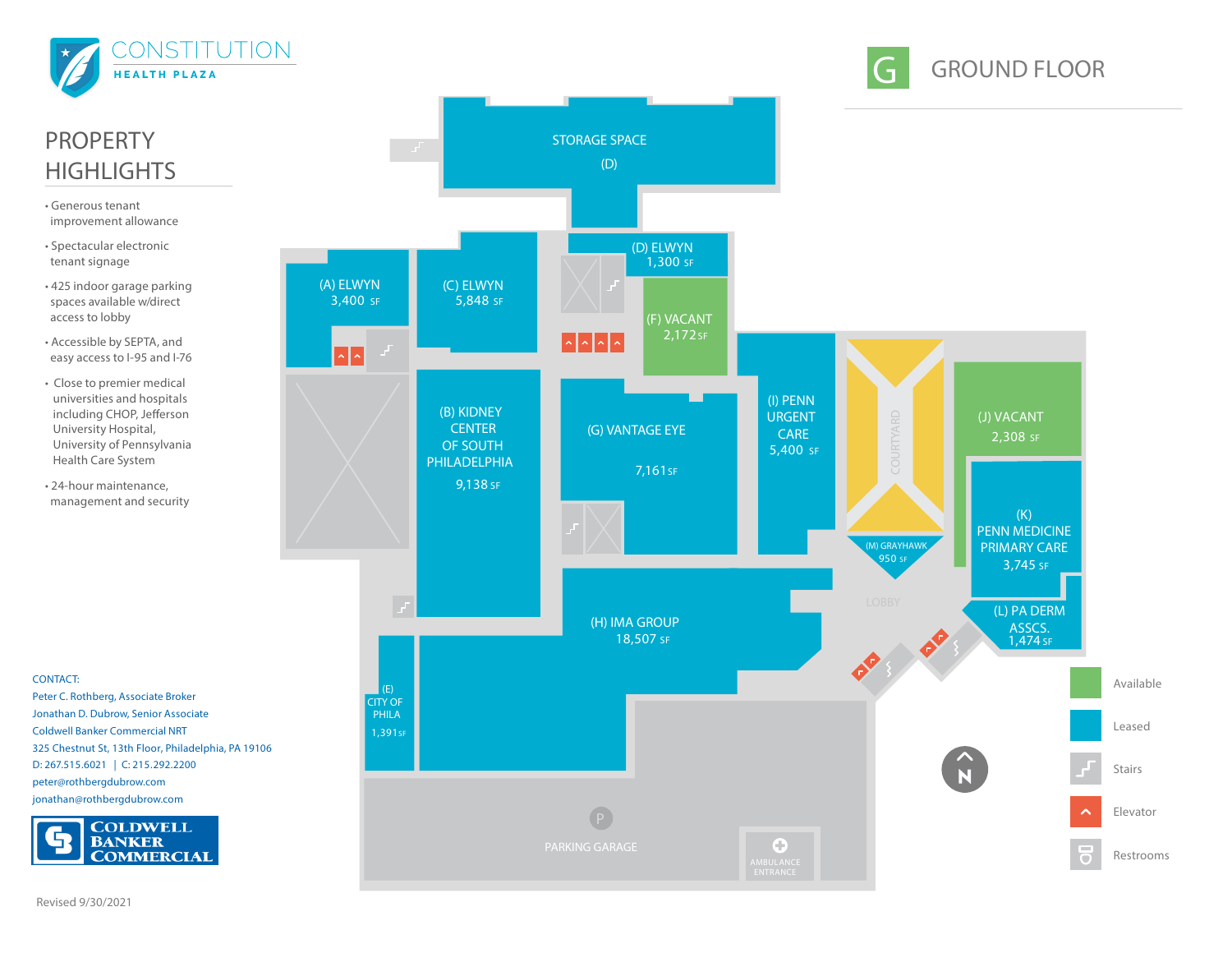

PROPERTY

• Generous tenant improvement allowance

**HIGHLIGHTS** 

• Spectacular electronic tenant signage

spaces available w/ direct access to lobby

• Accessible by SEPTA, and

• Close to premier medical

University Hospital,

Health Care System • 24-hour maintenance,

# **FIRST FLOOR**

Restrooms

Available

Leased

Stairs

Elevator



peter@rothbergdubrow.com jonathan@rothbergdubrow.com

**BANKER** 

**CONTACT:**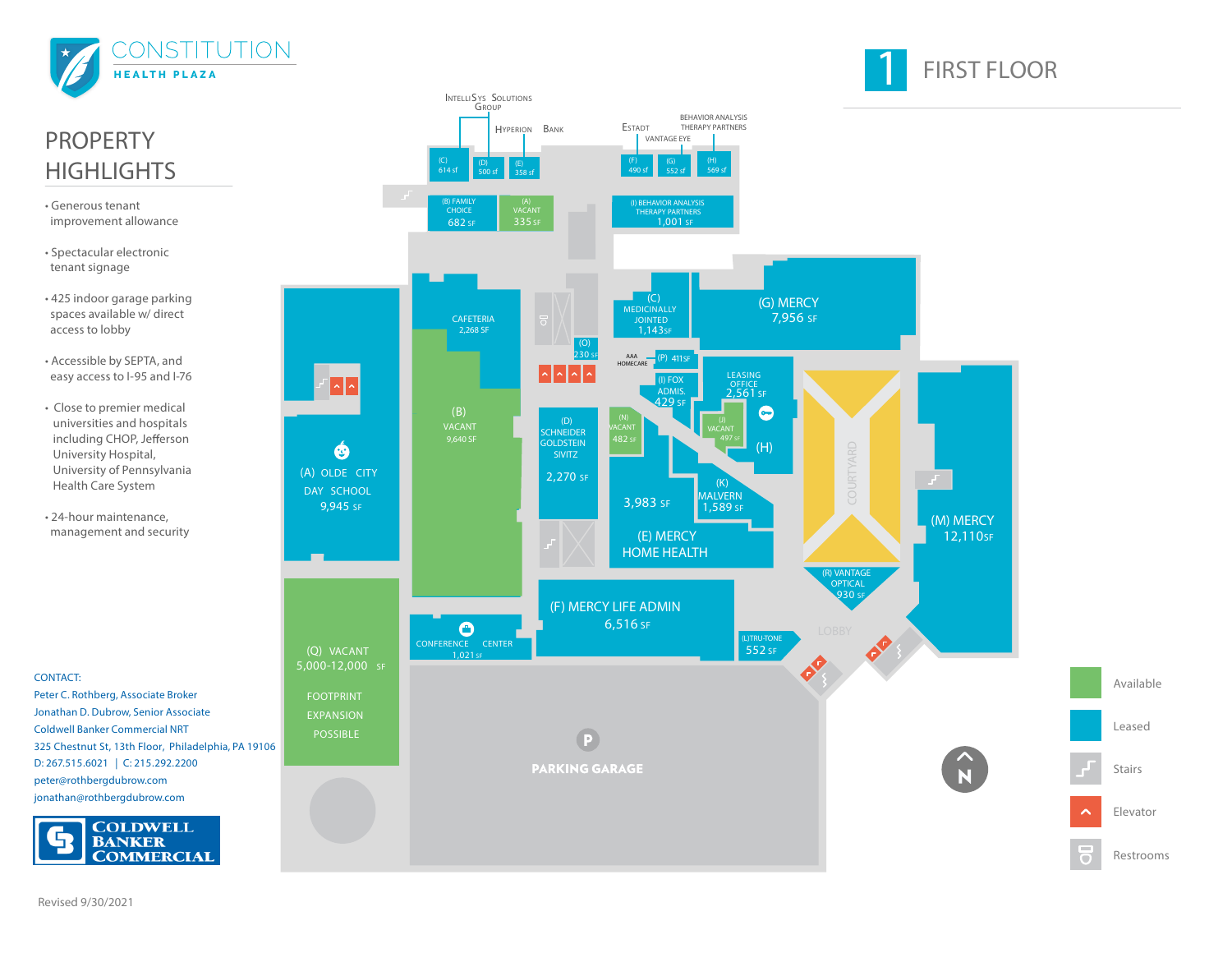



#### (D) CITY OF PHILA LAB 9,346 SF (A) MALVERN 4,502 SF  $\left\vert \cdot\right\vert$   $\left\vert \cdot\right\vert$   $\left\vert \cdot\right\vert$   $\left\vert \cdot\right\vert$ (C) CITY OF PHILA LAB (E) CITY OF ROOFTOP PHILA HC 1 17,597 SF (B) MALVERN 7,867 SF 11,598 SF OP OB. Available Peter C. Rothberg, Associate Broker Jonathan D. Dubrow, Senior Associate Leased Coldwell Banker Commercial NRT  $\overline{P}$ 325 Chestnut St, 13th Floor, Philadelphia, PA 19106 D: 267.515.6021 **|** C: 215.292.2200 **PARKING GARAGE** Stairs peter@rothbergdubrow.com jonathan@rothbergdubrow.com Elevator **COLDWELL<br>BANKER COMMERCIAL** Restrooms

# PROPERTY **HIGHLIGHTS**

- Generous tenant improvement allowance
- Spectacular electronic tenant signage
- 425 indoor garage parking spaces available w/ direct access to lobby
- Accessible by SEPTA, and easy access to I-95 and I-76
- Close to premier medical universities and hospitals including CHOP, Jefferson University Hospital, University of Pennsylvania Health Care System
- 24-hour maintenance, management and security

**CONTACT:**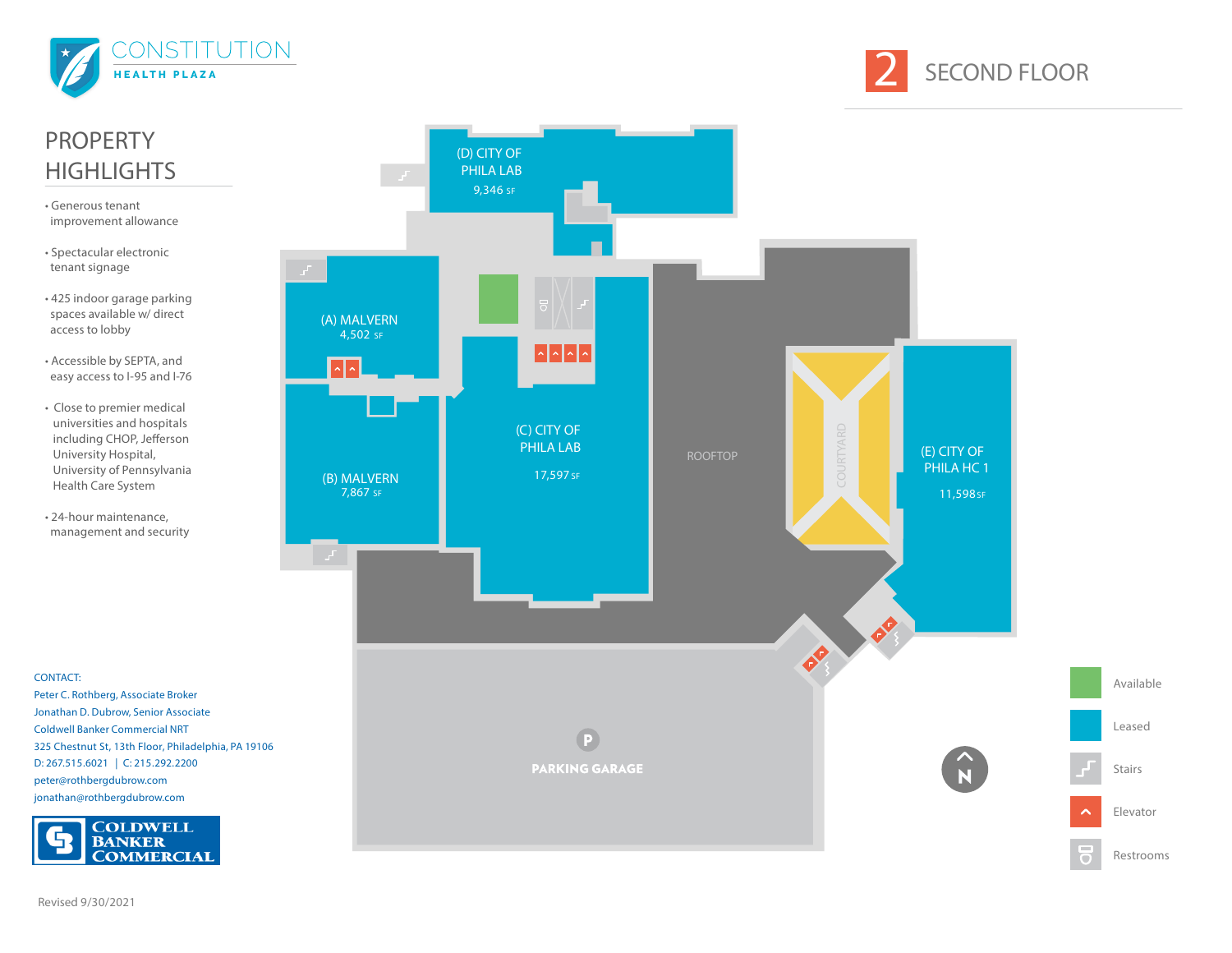



Restrooms

Available

Leased

Stairs

Elevator

## **CONTACT:** PROPERTY **HIGHLIGHTS** • Generous tenant improvement allowance • Spectacular electronic tenant signage • 425 indoor garage parking spaces available w/ direct access to lobby • Accessible by SEPTA, and easy access to I-95 and I-76 • Close to premier medical universities and hospitals including CHOP, Jefferson University Hospital, University of Pennsylvania Health Care System • 24-hour maintenance, management and security

Peter C. Rothberg, Associate Broker Jonathan D. Dubrow, Senior Associate Coldwell Banker Commercial NRT 325 Chestnut St, 13th Floor, Philadelphia, PA 19106 D: 267.515.6021 **|** C: 215.292.2200 peter@rothbergdubrow.com jonathan@rothbergdubrow.com





Revised 9/30/2021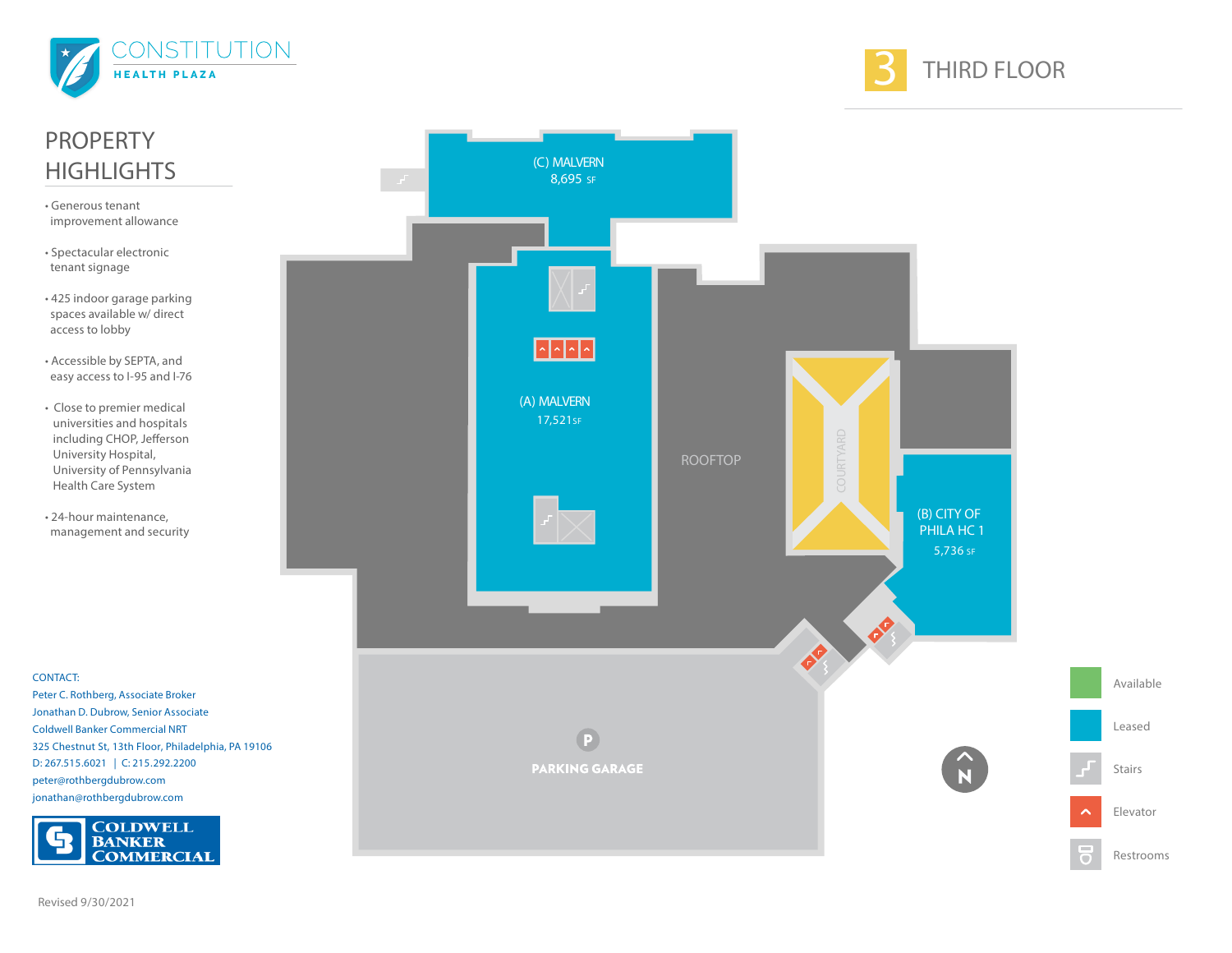



Leased

# PROPERTY **HIGHLIGHTS**

- Generous tenant improvement allowance
- Spectacular electronic tenant signage
- 425 indoor garage parking spaces available w/ direct access to lobby
- Accessible by SEPTA, and easy access to I-95 and I-76
- Close to premier medical universities and hospitals including CHOP, Jefferson University Hospital, University of Pennsylvania Health Care System
- 24-hour maintenance, management and security

**CONTACT:**

Peter C. Rothberg, Associate Broker Jonathan D. Dubrow, Senior Associate Coldwell Banker Commercial NRT 325 Chestnut St, 13th Floor, Philadelphia, PA 19106 D: 267.515.6021 **|** C: 215.292.2200 peter@rothbergdubrow.com jonathan@rothbergdubrow.com